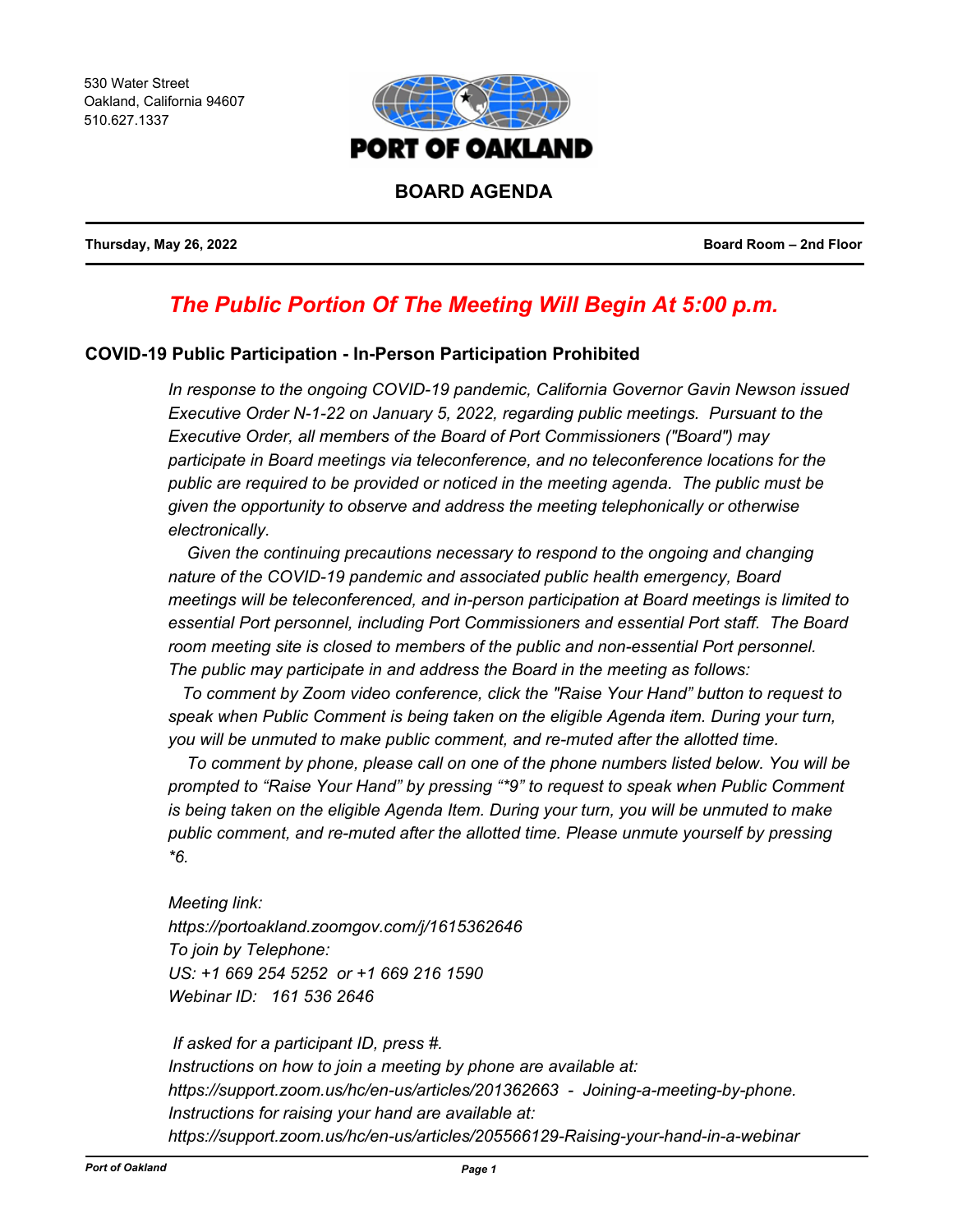# **ROLL CALL**

*Commissioner Butner, Commissioner Colbruno, Commissioner Martinez, Commissioner Story, Second Vice-President Lee, First Vice-President Leslie and President Cluver.*

# **1. CLOSED SESSION (1:00 p.m.)**

*Closed Session discussions and materials may not be disclosed to a person not entitled to receive it, unless the Board authorizes disclosure of that confidential information.*

**1.1 CONFERENCE WITH LEGAL COUNSEL - ANTICIPATED LITIGATION -** (Significant Exposure to Litigation Pursuant to Paragraph (2) of Subdivision (d) of California Government Code Section 54956.9): **Number of Matter(s): 1 (additional information provided on the Closed Session Agenda Report, "Potential Litigation Under California Government Code Section 54956.9 [Zero (0) Matters]," attached hereto)**

**File ID:** [\[167-22\]](http://portofoakland.legistar.com/gateway.aspx?m=l&id=/matter.aspx?key=4529)

# **1.2 CONFERENCE WITH LEGAL COUNSEL - EXISTING LITIGATION -** (Pursuant to Paragraph (1) of Subdivision (d) of California Government Code Section 54956.9): **Number of Matter(s): 4:**

(1) West Oakland Environmental Indicators Project v. Port of Oakland, et al., Alameda County Superior Court Case No. 22CV008905

(2) East Oakland Stadium Alliance, Pacific Merchant Shipping Association, Harbor Trucking Association, California Trucking Association, Schnitzer Steel Industries, Inc., and International Longshore and Warehouse Union v. City of Oakland, etc., et al., Alameda County Superior Court Case No. 22CV009325

(3) Capitol Corridor Joint Powers Authority v. City of Oakland, etc., et al., Alameda County Superior Court Case No. 22CV009309

(4) Union Pacific Railroad Company v. City of Oakland, etc., et al., Alameda County Superior Court Case No. 22CV009330

**File ID:** [\[168-22\]](http://portofoakland.legistar.com/gateway.aspx?m=l&id=/matter.aspx?key=4530)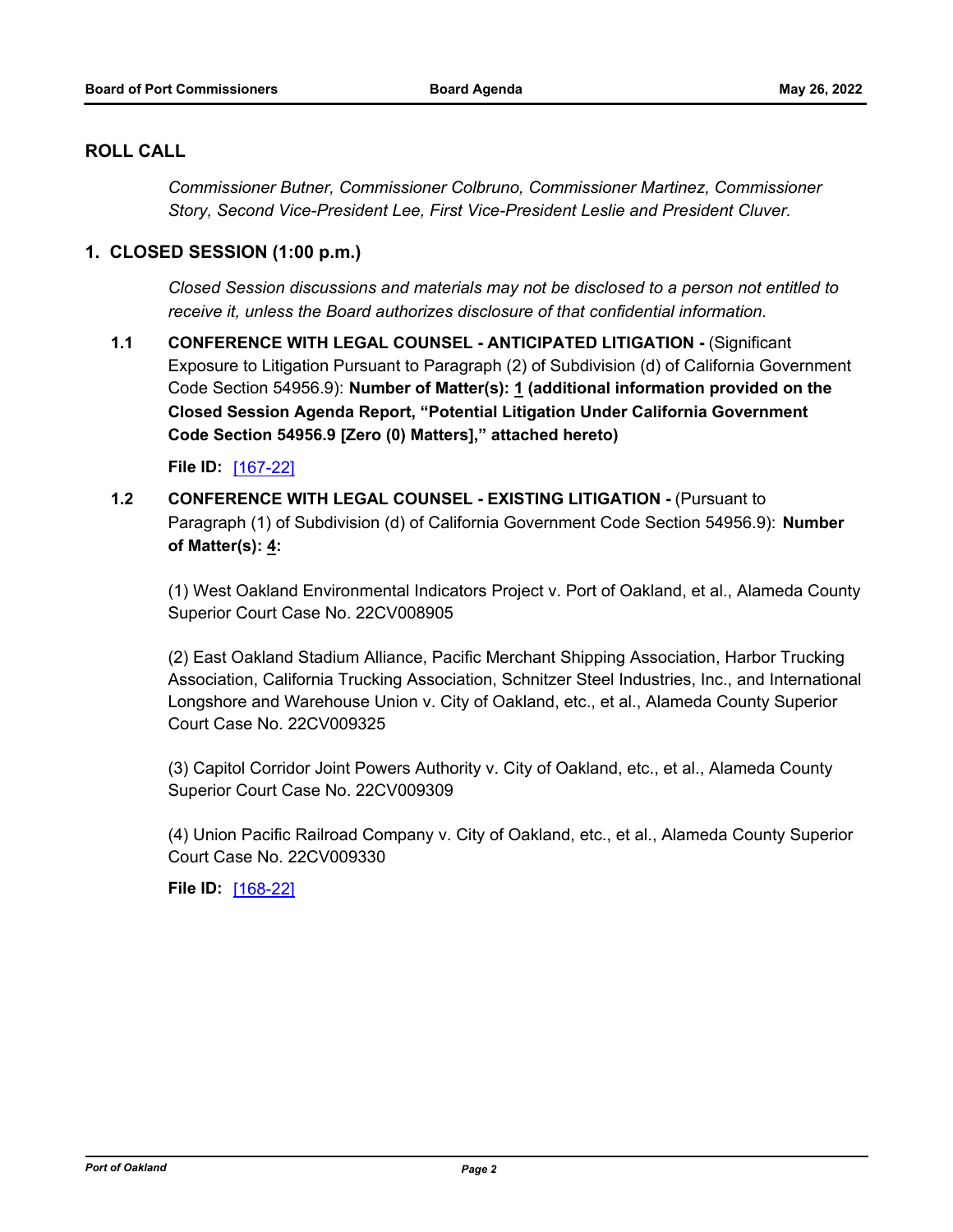# **1.3 CONFERENCE WITH REAL PROPERTY NEGOTIATOR -** (Pursuant to California Government Code Section 54956.8)

**Property:** 1 Market Street, Oakland, CA (Howard Terminal) **Negotiating Parties:** The Oakland Athletics and the Port of Oakland **Agency Negotiator:** Pamela Kershaw, Director of Commercial Real Estate **Under Negotiation:** Price and Terms of Payment

**Property:** 1901-1995 Embarcadero Road, Oakland, CA **Negotiating Parties:** SSS Investment Group, LLC and the Port of Oakland **Agency Negotiator:** Pamela Kershaw, Director of Commercial Real Estate **Under Negotiation:** Price and Terms of Payment

**File ID:** [\[169-22\]](http://portofoakland.legistar.com/gateway.aspx?m=l&id=/matter.aspx?key=4531)

**1.4 CONFERENCE WITH LABOR NEGOTIATOR -** (Pursuant to California Government Code Section 54957.6):

**Unrepresented Employee:** Unit H

**File ID:** [\[170-22\]](http://portofoakland.legistar.com/gateway.aspx?m=l&id=/matter.aspx?key=4532)

**1.5 PUBLIC EMPLOYEE APPOINTMENT -** (Pursuant to California Government Code Section 54957):

**Title:** Chief Audit Officer

**File ID:** [\[171-22\]](http://portofoakland.legistar.com/gateway.aspx?m=l&id=/matter.aspx?key=4533)

#### **OPEN SESSION/ROLL CALL**

*Commissioner Butner, Commissioner Colbruno, Commissioner Martinez, Commissioner Story, Second Vice-President Lee, First Vice-President Leslie and President Cluver.*

# **CLOSED SESSION REPORT**

*The Port Attorney or Board Secretary will report on any final actions taken in Closed Session.*

# **2. CONSENT ITEMS**

*Action by the Board under "Consent Items" means that all matters listed below have been summarized and will be adopted by one motion and appropriate vote. Consent Items may be removed for further discussion by the Board at the request of any member of the Board.*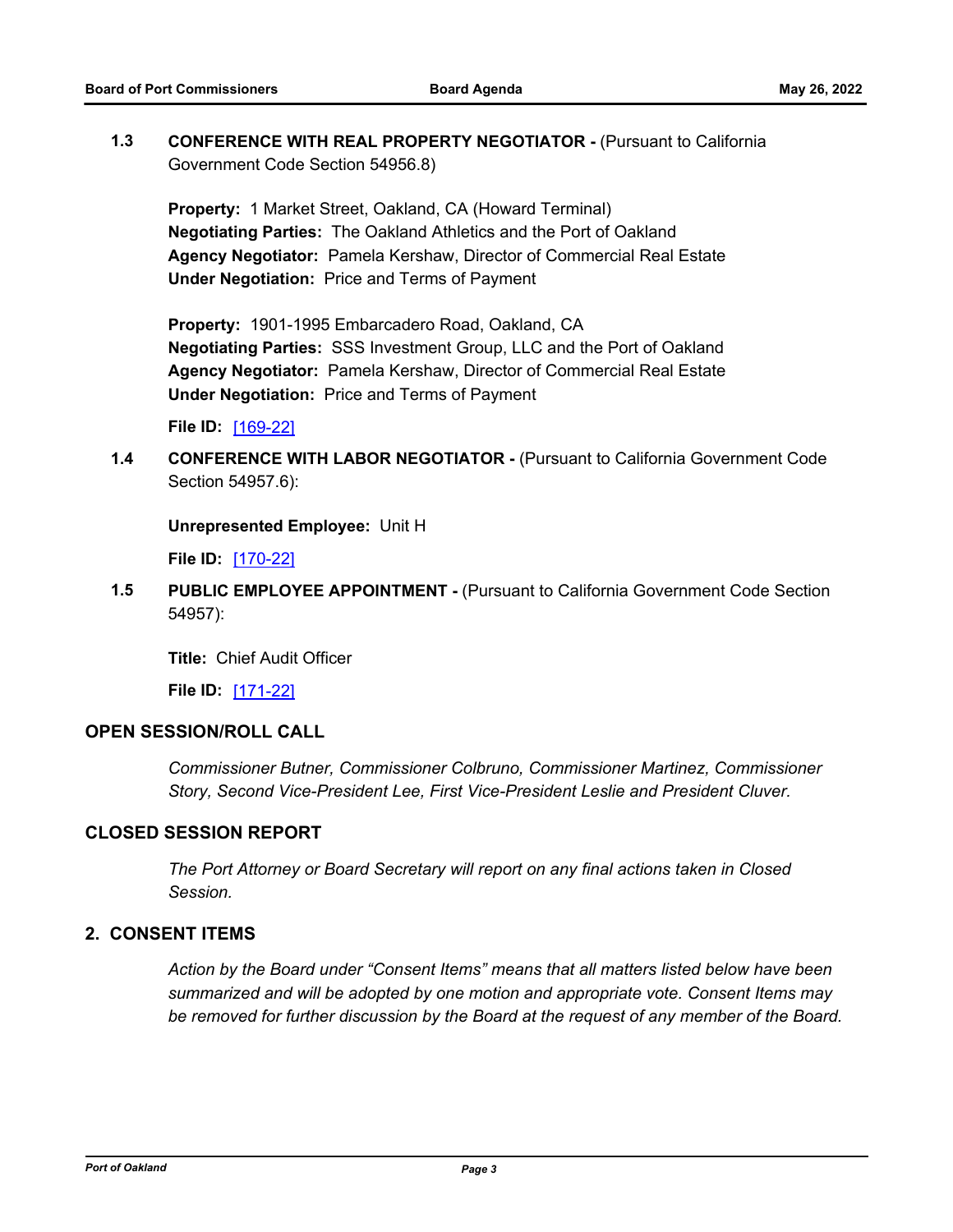**2.1 Ordinance:** Adopt an Ordinance to Approve and Authorize the Executive Director to Execute an *Amendment No. 4 to Space/Use Permit* with WDFG North America LLC (i) to Extend the Term through September 30, 2022 for \$1.2 Million in Anticipated Revenues; (ii) to Provide Access to Six Units in Terminals 1 and 2 at Oakland International Airport for Planning Purposes; (iii) to Adjust the Calculation of Minimum Annual Guarantee; and, (iv) to Waive Certain Restrictions in Resolution No. 16-144 - Resolution Approving a Restatement, Affirmation and Update to the Board's Policy for Awarding Concession And Customer Service Privileges at the Terminal Complex **(Aviation)**.

**File ID:** [\[138-22\]](http://portofoakland.legistar.com/gateway.aspx?m=l&id=/matter.aspx?key=4500)

*Attachments:* [Agenda Report](http://portofoakland.legistar.com/gateway.aspx?M=F&ID=1f97cda9-81e5-4691-9e61-a436dfa8cd01.docx)

**2.2 Ordinance:** Adoption of an Ordinance to Approve and Authorize the Executive Director to Execute Amendments to Space/Use Permits with Twelve Concessionaires Operating at Oakland International Airport to Reduce for FY2023 the Amount of Minimum Annual Guarantee to Recognize the Continuing Loss of Sales Revenue from the Ongoing COVID-19 Pandemic Resulting in an Estimated Loss of approximately \$577,424 in Rent Payable to the Port for FY2023 **(Aviation)**.

**File ID:** [\[154-22\]](http://portofoakland.legistar.com/gateway.aspx?m=l&id=/matter.aspx?key=4516)

[Agenda Report](http://portofoakland.legistar.com/gateway.aspx?M=F&ID=6541d469-d4f5-4d65-af42-7af4f75b66fd.docx) [Ordinance 4604](http://portofoakland.legistar.com/gateway.aspx?M=F&ID=17f16d6f-4ed7-4ba3-b7e1-450357094d3b.pdf) *Attachments:*

**2.3 Ordinance:** Adopt an Ordinance to Approve and Authorize the Executive Director to Execute an Amendment No. 7 to Space/Use Permit for Specialty Retail/Wine Bar Concession with Taste, Inc. dba Vino Volo (i) to Extend the Term through December 31, 2022 for approximately \$140,000 in Anticipated Revenues; (ii) to Adjust the Calculation of Minimum Annual Guarantee; and, (iii) to Waive Certain Restrictions in Resolution No. 16-144 - Resolution Approving a Restatement, Affirmation and Update to the Board's Policy for Awarding Concession And Customer Service Privileges at the Terminal Complex **(Aviation)**.

**File ID:** [\[159-22\]](http://portofoakland.legistar.com/gateway.aspx?m=l&id=/matter.aspx?key=4521)

*Attachments:* [Agenda Report](http://portofoakland.legistar.com/gateway.aspx?M=F&ID=09dd10f0-cbed-4a12-bda8-aec945c83eb0.docx)

**2.4 Ordinance:** Approve and Authorize a 5% Increase for FY 2023 and Consumer Price Index Increases in Each of the Following two (2) Fiscal Years to the Target Rental Rates for Short-Term Rental Agreements and the Holdover Rental Rates for Certain Existing Property Rental Agreements within the Commercial Real Estate Division Portfolio **(CRE)**

**File ID:** [\[161-22\]](http://portofoakland.legistar.com/gateway.aspx?m=l&id=/matter.aspx?key=4523) [Agenda Report](http://portofoakland.legistar.com/gateway.aspx?M=F&ID=f7c7b6dd-99c9-4a69-945b-c93d260a1bb4.docx) **[Attachment](http://portofoakland.legistar.com/gateway.aspx?M=F&ID=074239f2-6ac8-43aa-bc78-2dc9c3a217ad.pdf)** *Attachments:*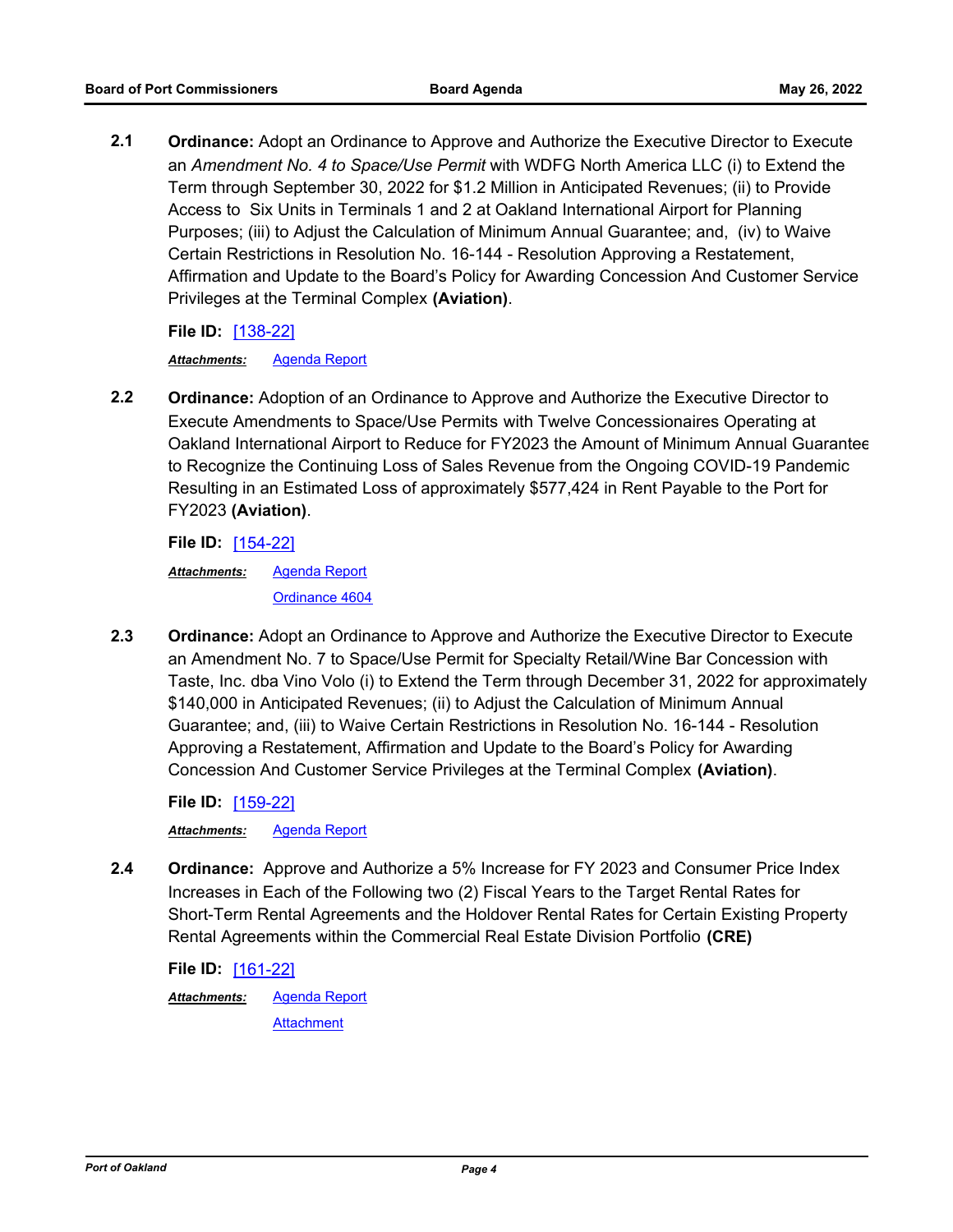**2.5 Resolution:** Approve and Authorization for the Executive Director to Enter into a Supplemental Amendment to Professional Services Agreement with David L. Gates & Associates, Inc. for an additional Amount Not to Exceed \$200,000 (Contract Total Amount Not to Exceed \$349,249) for Three (3) Years And Waive Formal Competitive Solicitation Procedures. **(Environmental)**

**File ID:** [\[156-22\]](http://portofoakland.legistar.com/gateway.aspx?m=l&id=/matter.aspx?key=4518)

*Attachments:* [Agenda Report](http://portofoakland.legistar.com/gateway.aspx?M=F&ID=0c4b4c8d-a670-40d6-a8eb-3b9c65b2485c.docx)

**2.6 Resolution:** Approval and Authorization (i) to Pre-Pay the Port's Proportionate Share of the FY 2023 Unfunded Accrued Liability for the City of Oakland Miscellaneous Plan for which the Port is a Participant, in Lieu of 12 Monthly Payments and (ii) for the Chief Financial Officer to Enter into a Letter Agreement with the City of Oakland Outlining Certain Procedures for FY 2023 as a Result of the City of Oakland Participating in the CalPERS Pre-Pay Program. **(Finance & Admin.)**

**File ID:** [\[119-22\]](http://portofoakland.legistar.com/gateway.aspx?m=l&id=/matter.aspx?key=4481)

*Attachments:* [Agenda Report](http://portofoakland.legistar.com/gateway.aspx?M=F&ID=ea3b3700-8af1-4667-8377-1b2f8440bffd.docx)

**2.7 Resolution:** Determining That Conducting In-Person Meetings Of The Board Of Port Commissioners Would Present Imminent Risks To Attendees' Health And Safety And Electing To Continue Conducting Meetings Using Teleconferencing In Accordance With California Government Code Section 54953 (E). **(Board)**

**File ID:** [\[173-22\]](http://portofoakland.legistar.com/gateway.aspx?m=l&id=/matter.aspx?key=4535) *Attachments:* [Resolution](http://portofoakland.legistar.com/gateway.aspx?M=F&ID=3c5b85ed-eb26-4895-9dfc-60ec3dec3153.pdf)

**2.8 Ordinance:** An Ordinance Adopting A Procedure To Allow Members Of The Public To Effectuate Electronic Service Of Process Of Certain Claims And Actions In Accordance With SB 1473 **(Board)**

**File ID:** [\[157-22\]](http://portofoakland.legistar.com/gateway.aspx?m=l&id=/matter.aspx?key=4519)

*Attachments:* [Agenda Report](http://portofoakland.legistar.com/gateway.aspx?M=F&ID=07f37bbe-33c7-46c7-b810-f2b3653ad852.docx)

**2.9 Building Permit:** for Customs and Border Protection Upgrades to RPM Equipment at SSA, 1717 Middle Harbor Road, Berths 55-59 **(Environmental/Maritime)**

**File ID:** [\[145-22\]](http://portofoakland.legistar.com/gateway.aspx?m=l&id=/matter.aspx?key=4507) *Attachments:* [Building Permit](http://portofoakland.legistar.com/gateway.aspx?M=F&ID=7f1898ad-6bee-4b52-9737-c196dba9cba0.pdf)

**2.10 Minutes:** Approval of the Minutes of the Regular Meeting of April 24, 2022. **(Board)**

**File ID:** [\[174-22\]](http://portofoakland.legistar.com/gateway.aspx?m=l&id=/matter.aspx?key=4536)

*Attachments:* [April 28, 2022 Minutes](http://portofoakland.legistar.com/gateway.aspx?M=F&ID=ffbf2055-7bd6-47a7-b900-24fb5752a0a2.pdf)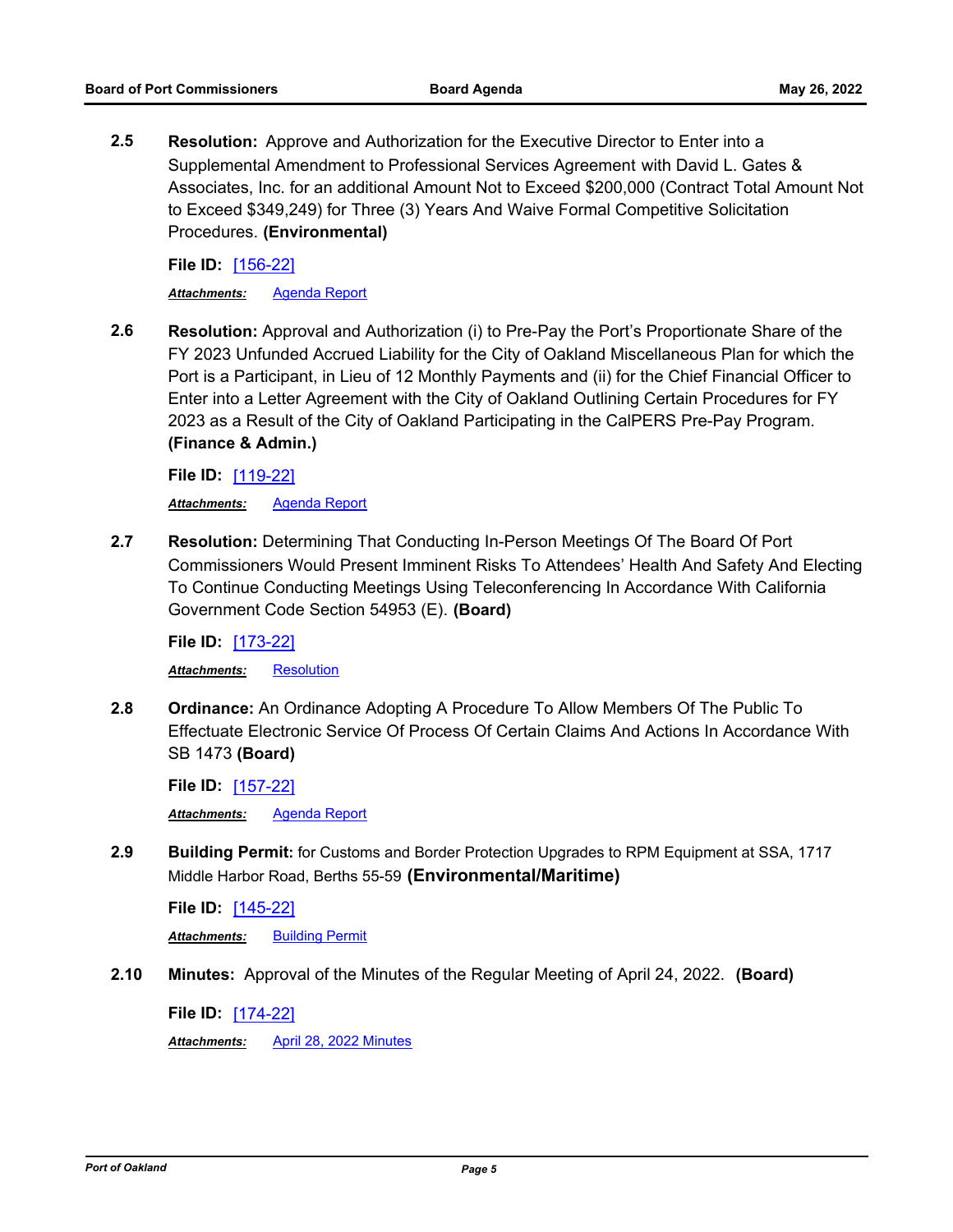#### **3. MAJOR PROJECTS**

*This segment of the meeting is reserved for action and discussions regarding the status of Major Projects and issues of special importance.*

# **4. BUDGET & FINANCE**

*This segment of the meeting is reserved for action or discussion regarding the status of Budget and Finance issues.*

# **5. STRATEGY & POLICY**

*This segment of the meeting is reserved for action or discussion on Strategy and Policy Issues.*

# **6. REMAINING ACTION ITEMS**

*Remaining Action Items are items not previously addressed in this Agenda that may require staff presentation and/or discussion and information prior to action by the Board.*

**6.1 Resolution:** Approve and Authorize the Executive Director to Execute a Second Supplemental Agreement to the Sponsorship Agreement with Cal Bears Sports Properties, LLC to Extend the Term by Five Years (through FY2027) to Include Additional Post Season Playoff Opportunities in an Amount Not to Exceed \$775,000 For the Five-Year Extension. **(Aviation)**

**File ID:** [\[139-22\]](http://portofoakland.legistar.com/gateway.aspx?m=l&id=/matter.aspx?key=4501) *Attachments:* [Agenda Report](http://portofoakland.legistar.com/gateway.aspx?M=F&ID=a2676ec3-fee2-44cb-b7d1-78dcecfe7e9a.docx)

**6.2 Resolution:** Approve and Authorize the Executive Director to Execute Professional Services Agreements with WJ Advisors LLC and Ricondo and Associates, Inc. To Provide Strategic, Financial and Business Planning Services for Five Years in an Amount Not to Exceed \$2,000,000. **(Aviation)**

**File ID:** [\[162-22\]](http://portofoakland.legistar.com/gateway.aspx?m=l&id=/matter.aspx?key=4524)

*Attachments:* [Agenda Report](http://portofoakland.legistar.com/gateway.aspx?M=F&ID=7bf47655-91da-4c9c-8bfb-76d6986b4517.docx)

**6.3 Ordinance:** Approve and Authorize the Executive Director to Execute a License and Concession Agreement with Hanwen Investment Inc, a California Corporation, Doing Business as Dragon Gate Oakland, for the Premises Located at 1 Franklin Street, Oakland, for a Term of Ten (10) Years, With One (1) Five-Year Option to Extend, for an Initial Minimum Monthly Rent of \$15,745.50. **(CRE)**

**File ID:** [\[163-22\]](http://portofoakland.legistar.com/gateway.aspx?m=l&id=/matter.aspx?key=4525)

*Attachments:* [Agenda Report](http://portofoakland.legistar.com/gateway.aspx?M=F&ID=30138ae2-5dc3-4114-a109-0b39c042d09c.docx)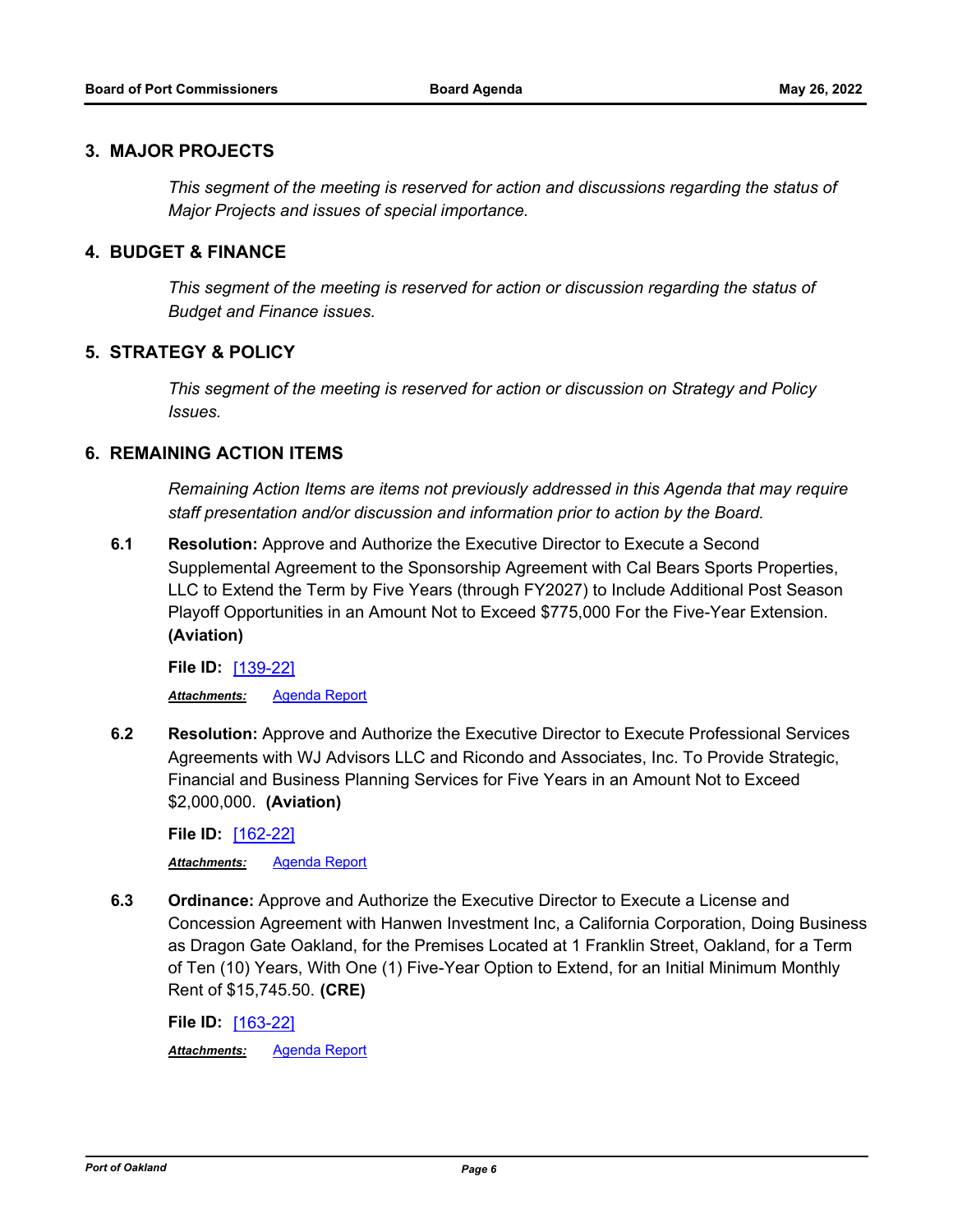**6.4 Resolution:** Approve and Authorize the Executive Director to Execute Three Professional Services Agreements for On-Call Stormwater Compliance, Planning, and Support Services for a Total Combined Amount Not to Exceed \$1,500,000, for a Five (5)-Year Contract Term. **(Environmental)**

**File ID:** [\[164-22\]](http://portofoakland.legistar.com/gateway.aspx?m=l&id=/matter.aspx?key=4526) *Attachments:* [Agenda Report](http://portofoakland.legistar.com/gateway.aspx?M=F&ID=adfb8100-5a0a-42fa-a3c8-f1a22ce46d08.docx)

# **7. UPDATES/ANNOUNCEMENTS**

*The President, Members of the Board and the Executive Director will report on noteworthy events occurring since the last Board Meeting.*

# **8. SCHEDULING**

*This segment of the meeting is reserved for scheduling items for future Agendas and/or scheduling Special Meetings*

#### **OPEN FORUM**

*The Board will receive public comment on non-agenda items during this time.*

#### **ADJOURNMENT**

*The next Special Meeting of the Board will be held on June 16, 2022.*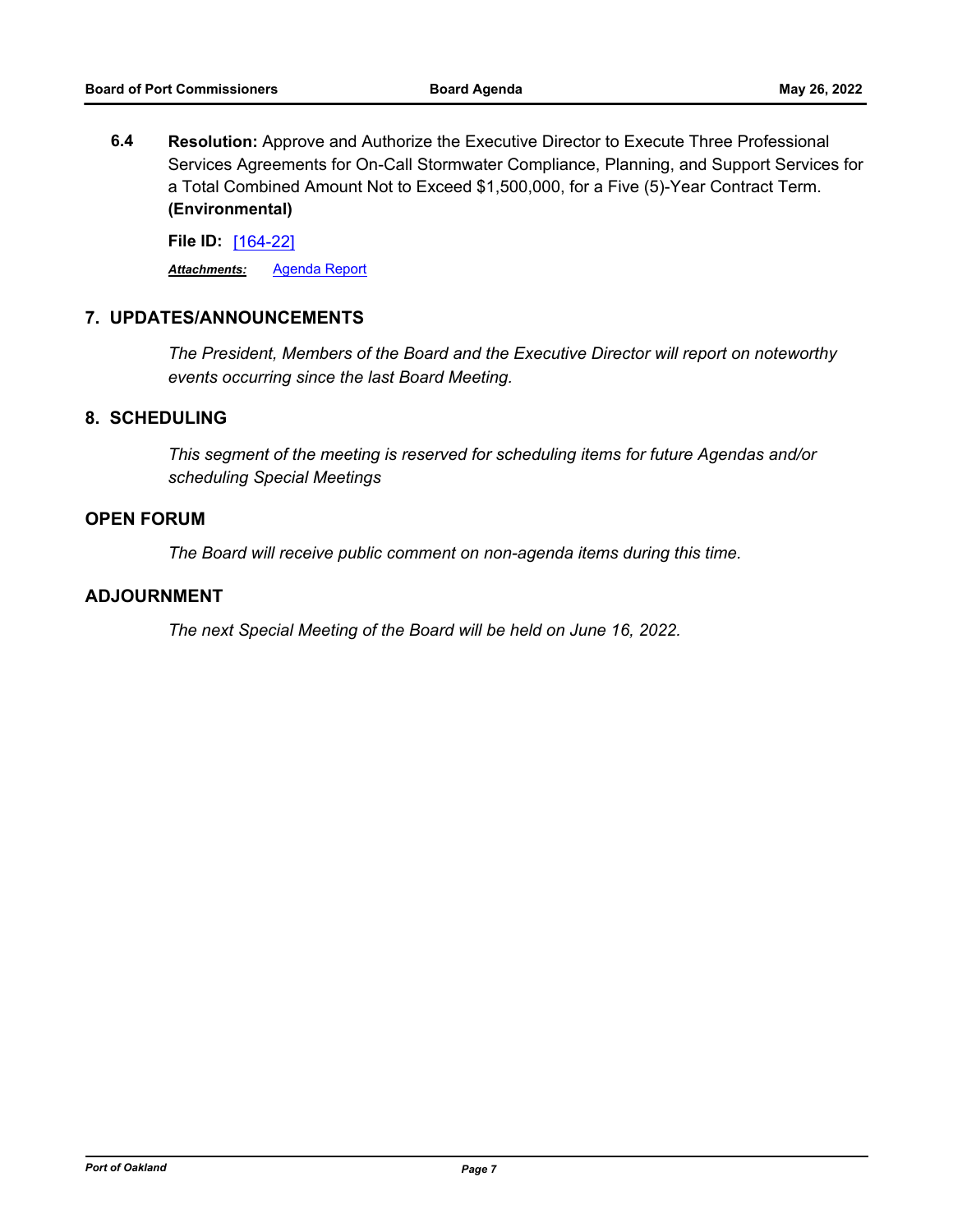# **PUBLIC PARTICIPATION**

#### **To Speak on an Agenda Item**

You may speak on any item appearing on the Agenda. Please fill out a Speaker's Card and give it to the Board Secretary *before the start of the meeting* or immediately after conclusion of Closed Session. Cards received after the start of the meeting will be treated as a single request to speak in Open Forum. All speakers will be allotted a minimum of one minute.

#### **To Receive Agendas & Related Materials**

Should you have questions or concerns regarding this Agenda, or wish to review any of the Agenda Related Materials, please contact the Board Secretary, Daria Edgerly, at: (510) 627-1337, or visit our web page at: **www.portofoakland.com**

To receive Port Agendas and Agenda Related Materials by email, please email your request to: **dedgerly@portoakland.com**

#### **Disability Related Modifications**

Any person who requires a disability-related modification or accommodation, including auxiliary aids or services, in order to participate in the meeting, may submit a written request, electronic request, or telephone request [via the California Relay Service (telephone) for the hearing impaired at (800) 735-2922], to the Secretary of the Board *no later than five working days* prior to the scheduled meeting date.

> Daria Edgerly, Secretary of the Board 530 Water Street, Oakland, CA 94607 **dedgerly@portoakland.com** (510) 627-1337

# **Language & Interpretive Services**

As a grantee of federal aid grant funds from the US Department of Transportation, the Port is responsible for ensuring equal access to its programs, services, and benefits. To request bilingual interpreters or materials in alternate formats, please contact the Secretary of the Board *no later than five working days* prior to the scheduled meeting date.

> Daria Edgerly, Secretary of the Board 530 Water Street, Oakland, CA 94607 **dedgerly@portoakland.com** (510) 627-1337